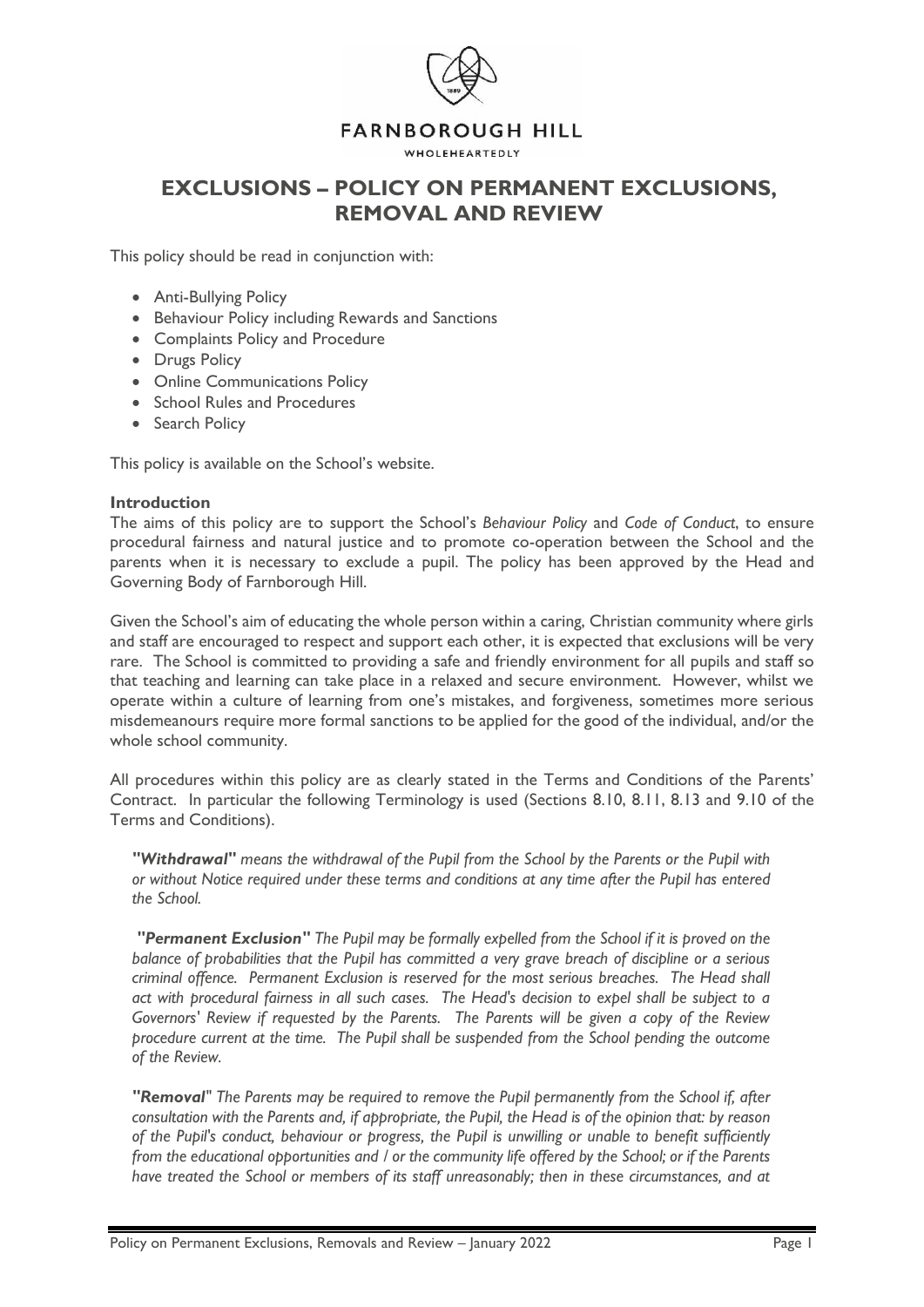*the sole discretion of the Head, Withdrawal of the Pupil by the Parents may be permitted as an alternative to Removal being required. The Head shall act with procedural fairness in all such cases, and shall have regard to the interests of the Pupil and the Parents as well as those of the School. The Head's decision to require the Removal of the Pupil shall be subject to a Governors' Review if requested by the Parents. The Parents will be given a copy of the Review procedure current at the time. The Pupil shall be suspended from the School pending the outcome of the Review.*

*"Suspension" means that the Pupil is sent or released home for a limited period as either a disciplinary sanction or pending the outcome of an investigation or pending a Governors' Review.*

*References to the "Head" include Deputies. "Parent" includes one or both of the parents, a legal guardian or education guardian.*

## **Behaviour Meriting Exclusion either Temporary or Permanent**

In extreme circumstances when a pupil's behaviour is such that it is disadvantaging others, then the pupil and parent(s) will be asked to appreciate the gravity of the situation, mindful of the fact that the pupil will not be able to continue at school if problems are not resolved. Behaviour that may result in exclusion is not limited to actions while at school or on school visits: behaviour which brings the School into disrepute might also result in exclusion. Exclusion may also be imposed by the School as a sanction for a series of minor misdemeanours.

Exclusions are made by the Head following consultation with the Chair of Governors.

Examples of behaviour which would be likely to lead to exclusion are:

- abuse on the grounds of race, religion/belief, disability, special educational needs or any form of unlawful discrimination etc
- bullying, including through social media and other forms of cyber-bullying
- wilful damage to property
- drug and alcohol misuse (including supply/possession/use)
- fighting
- persistent disruptive behaviour or breaches of the School's *Behaviour Policy* or *Schools Rules and Procedures*
- physical assault/threatening behaviour against pupils or adults
- sexual harassment or misconduct, including in relation to indecent images and youth-produced sexual imagery
- theft or unauthorised possession of any property belonging to the School, another pupil, or a member of staff
- bringing illegal, in appropriate or dangerous items into School, such as drugs, weapons, firearms, pornographic material etc
- misconduct which adversely affects or is likely to adversely affect the welfare of a member or members of the School community
- misconduct which brings, or is likely to bring the School into disrepute
- verbal abuse/threatening behaviour against pupils or adults
- vandalism or computer hacking
- committing a criminal offence

As set out in the School's Terms and Conditions of the Parents' Contract, the School may require the removal of a pupil in circumstances where the Head considers in their discretion that the behaviour or conduct of a parent is unreasonable or inappropriate. A non-exhaustive list of the sorts of behaviour that could merit required removal of a pupil on the grounds of unreasonable parental behaviour includes the following:

- treating the School or a member of staff unreasonably
- making a malicious allegation about a member of staff or the School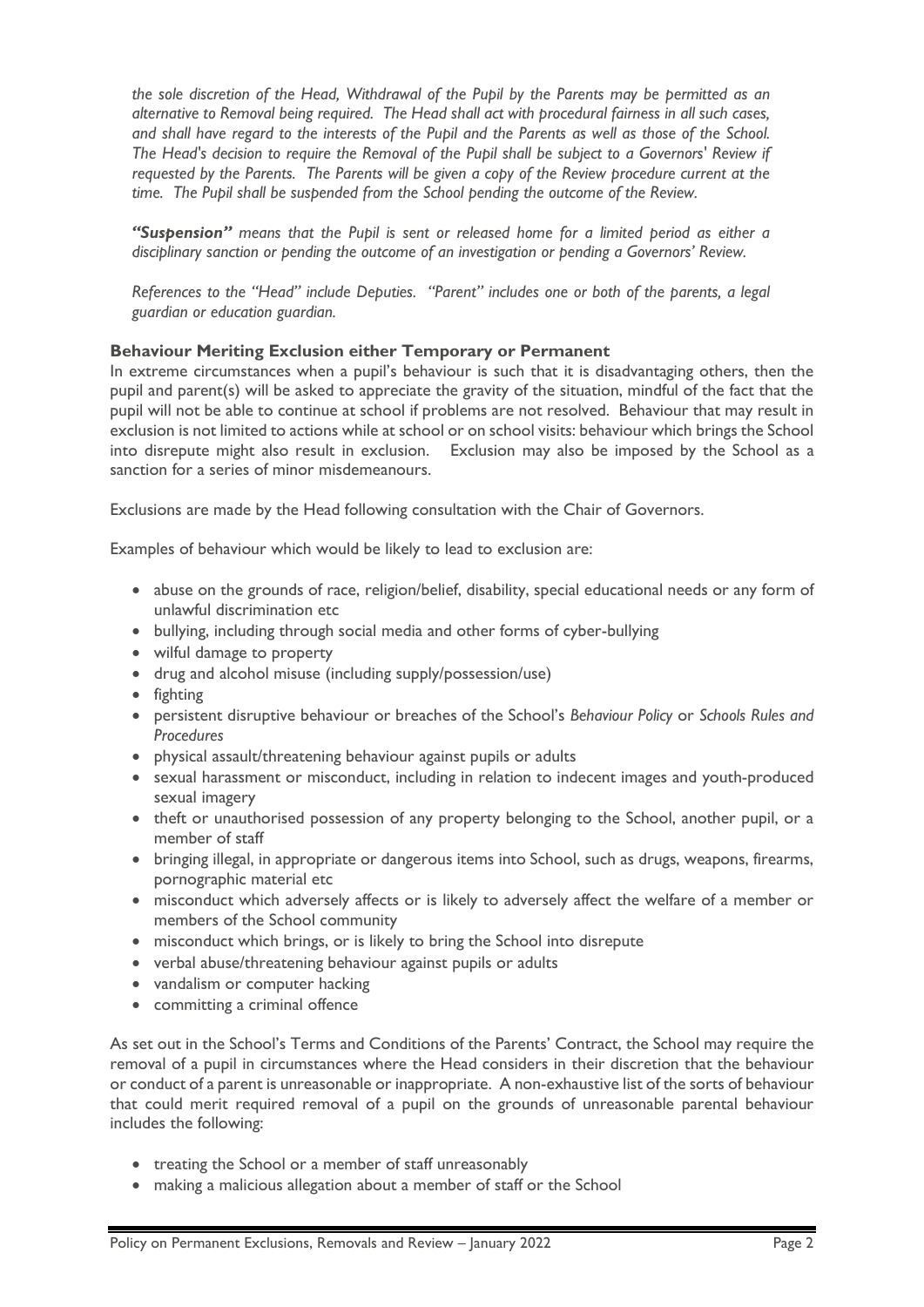- communicating with the School in person or in writing (directly or indirectly), in a manner which is deemed voluminous, and/or relentless, and/or confrontational, and/or unreasonable, and/or overly aggressive
- behaving in a manner which adversely affects (or in a manner which is likely to adversely affect) the welfare of a member or members of the School community
- behaving in a manner which brings (or is likely to bring) the School into disrepute
- behaving in a manner which adversely affects (or in a manner which is likely to adversely affect) a pupil's progress at the School
- breaching the Schools Terms and Conditions (Parent Contract)

The School reserves the right to impose sanctions for parental behaviour falling short of required removal, including but not limited to placing restrictions on a parent's access to School/School events, communications with the School and/or the imposition of a warning (up to and including a final written warning).

As set out in the School's Terms and Conditions (Parent Contract), the School may require the removal of a pupil in circumstances where the Head considers in her discretion that the pupil's attendance or progress at the School is unsatisfactory and, in the reasonable opinion of the Head, the removal of the pupil is in the School's best interests and/or those of the pupil or other children.

Please note that exclusion / required removal may also be imposed by the School as a sanction for a series of minor misdemeanours.

## **Sanctions for Breaches of Discipline that do not Merit Exclusion**

In the first instance, individual teachers are responsible for discipline and for dealing with minor infringements, for example lateness, casual rudeness or disruption in class, late or poorly completed work in line with the *Behaviour Policy*. The pupil will be required to make amends, and, if work, rather than conduct is the problem, to re-do, with the help of the teacher, work which on first attempt has proved unsatisfactory. Repetition of unacceptable behaviour will be reported to the Head of Year. Minor indiscipline in class or other minor misdemeanours are reported to the pupil's Form Tutor, When poor behaviour is identified, sanctions are implemented in line with the School's *Behaviour Policy*. More serious misdemeanours could be expected to lead to the withdrawal of privileges for a designated period, and to the involvement of parents and/or guardians. The Deputy Heads may also be involved as deemed necessary.

#### **Recognition of Positive Behaviour**

We encourage the establishment of strong teacher/pupil relationships and support for the School's values through a system of rewards and sanctions which are designed to promote a calm, disciplined learning environment and to help pupils grow in their self-esteem and their understanding of themselves and others. Recognition includes:

- Merits typically received for excellent effort and work
- Head's Commendations for particular achievements and consistent effort
- Praise Postcards to recognise particularly excellent achievements for work
- Other celebrations of achievement at school Assemblies and the awarding of certificates and trophies
- House Points awarded for notable or exceptional commitment to House activities

#### **Breaches of discipline outside of the School grounds**

The School takes the conduct of its pupils outside of school grounds extremely seriously. A pupil's misbehaviour outside of school can be damaging to the reputation of both the pupil and the School.

Misconduct while on a school trip may result in the pupil being sent home early.

Where an incident is reported to the School of a pupil's, or pupils', poor behaviour outside of the School grounds and the incident has not been witnessed by school staff, the School will take an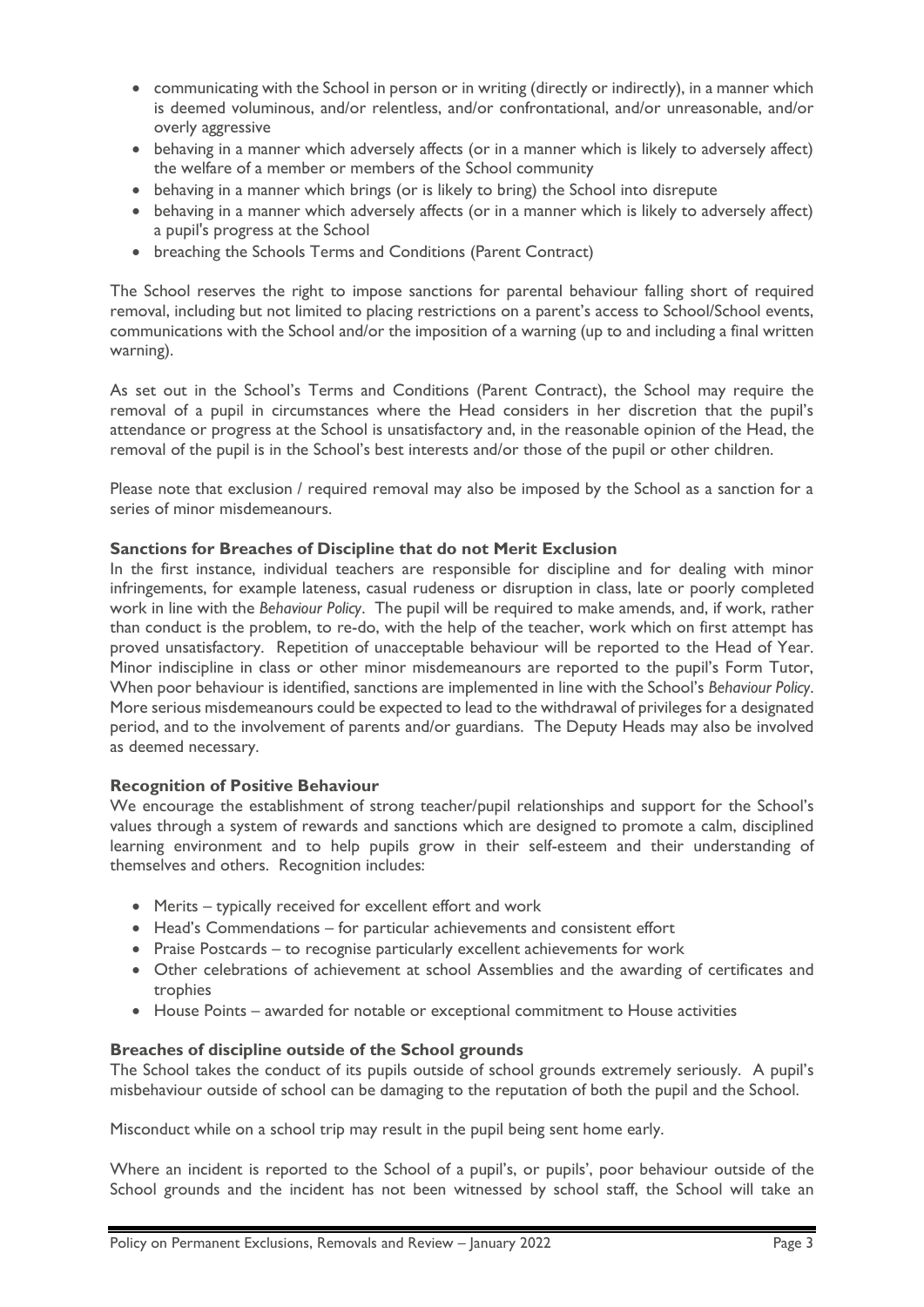evidence-based approach and/or talk to witnesses before identifying further action and any sanctions required for such behaviour.

The School will usually report to the police any activity which it believes may amount to a criminal activity which takes place either within the School grounds or outside of its grounds. Suspected drugs and weapons will be confiscated immediately and held for the police as potential evidence. If the School believes a pupil may have taken drugs then the School will seek immediate medical advice and may involve the police. Alleged sexual offences will be reported to the police immediately. Other agencies, for example, Children's Social Care, may also be notified where necessary and appropriate to the facts of the case.

## **Temporary Exclusion as a disciplinary sanction**

When a pupil is clearly found committing, or admits to, a serious breach of school rules (eg does not attend lessons without good reason although in school, or is extremely rude to a member of staff, or is shown to have posted bullying or defamatory comments on a social network site) parents will be contacted to attend a meeting with the Head as it is likely that such behaviour will lead to temporary exclusion. This exclusion could range from half a day (eg the remainder of the day on which the misdemeanour took place) to several days or a week. The purpose of this exclusion is to give the pupil time to consider their actions and learn from their mistake.

The length of the temporary exclusion and the reason for it will be put in writing to the parents.

## **Incidents needing investigation - Investigation Procedure**

- 1 Investigation of a complaint or rumour about serious misconduct will normally be co-ordinated by the Deputy Head - Pastoral and its outcome reported to the Head. Parents will be informed as soon as reasonably practicable if a complaint or allegation under investigation is of a nature which could result in the pupil being permanently excluded or required to leave.
- 2 The School reserves the right to require the pupil to remain away from school as a neutral act during an investigation procedure. Alternatively, the pupil may be placed under a segregated regime on school premises.
- 3 Two members of staff to be present if it is found necessary to search a pupil's space and belongings and ask her to turn out the contents of pockets or a bag, if it is considered there is reasonable cause to do so. Clothing will not be searched until it has been removed from the wearer and care will be taken to ensure reasonable privacy. If necessary, the police would be called.
- 4 A pupil may be interviewed informally by a member of staff to establish whether there are grounds for a formal investigation. If the pupil is then interviewed formally about a complaint or rumour, arrangements will be made for her to be accompanied by a member of staff of her choice or by a parent (if available at the relevant time).
- 5 An investigation and any subsequent meeting will be conducted fairly and in a way which is appropriate to a school, without formal legal procedures.

## **Disciplinary Meeting**

- 6 The Chair of Governors will be informed of the investigation.
- 7 Documents available at the disciplinary meeting before the Head will include:
	- 7.1 A statement setting out the points of complaint against the pupil.
	- 7.2 Written statements and notes of the evidence supporting the complaint, and any relevant correspondence.
	- 7.3 The Deputy Head's Investigation Report.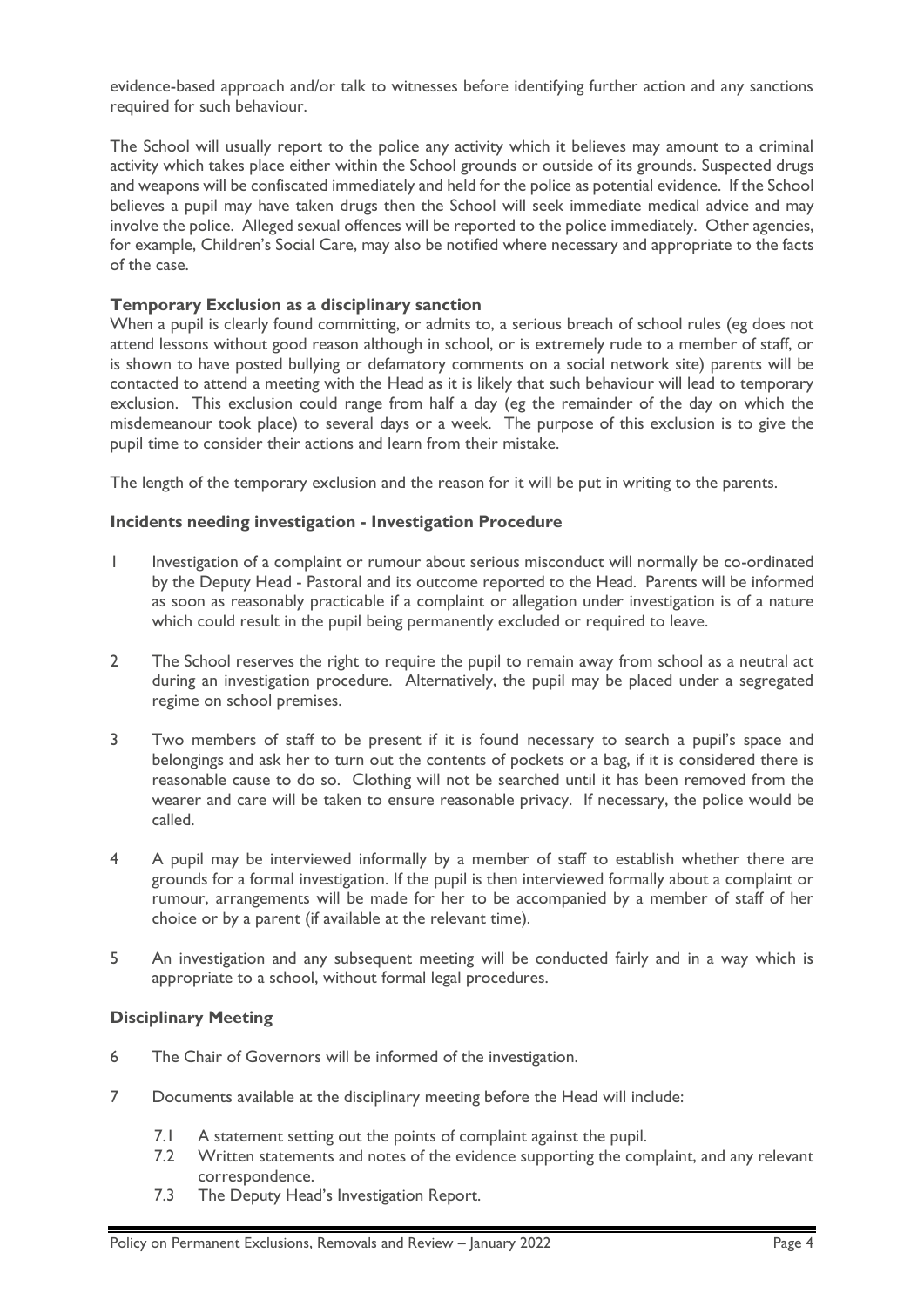- 7.4 The pupil's school file and conduct record.
- 7.5 The relevant school policies and procedures.
- 8 The pupil and her parents will be asked to attend the disciplinary meeting with the Head at which the Deputy Head - Pastoral will explain the circumstances of the complaint and her investigation. The pupil may be accompanied by a member of staff of her choice. The pupil and her parents will have an opportunity to state their side of the case. Members of staff will be on hand to join the meeting if needed, and their statements will be disclosed but, in most cases, the anonymity of pupils will be preserved.
- 9 The Head will consider the complaint and the evidence, including statements made by and/or on behalf of the pupil. Unless the Head considers that further investigation is needed, she will decide whether the complaint has been sufficiently proved. The standard of proof shall be the civil standard, ie. the balance of probabilities. Appropriate reliance may be placed on hearsay evidence but the Head will not normally refer to the pupil's disciplinary record at this stage.
- 10 If the complaint has been proved the Head will outline the range of disciplinary sanctions which she considers are open to her. She will take account of any further statements which the pupil and/or others present on her behalf wish to make. The pupil's disciplinary record will be taken into account. Then, or at some time later, normally within 24 hours, the Head will give her decision with reasons.
- 11 If the Head decides that the pupil must leave the School, she will consult with a parent before deciding the pupil's leaving status.
- 12 A decision to permanently exclude (expel) or remove a pupil shall take effect 72 hours after the decision was first communicated to a parent. Until then the pupil shall remain suspended and away from school premises. If within 72 hours the parents have made a written application for a Review by the Governors, the pupil shall remain suspended until the Review has taken place.

### **Leaving Status**

- 13 If a pupil is permanently excluded (expelled) or required to leave, her leaving status will be one of the following "permanently excluded" (expelled), "removed", or "withdrawn by parents".
- 14 Additional points of leaving status include:
	- 14.1 The form of letter which will be written to the parents and the form of announcement in the School that the pupil has left.
	- 14.2 The reference form/school report which will be supplied for the pupil.
	- 14.3 The entry which will be made in the School record and the pupil's status as a leaver.
	- 14.4 Arrangements for transfer of any course and project work to the pupil, her parents, or another school.
	- 14.5 Whether (if relevant) the pupil will be permitted to return to the School premises to sit public examinations.
	- 14.6 Whether (if relevant) the School can offer assistance in finding an alternative placement for the pupil.
	- 14.7 Whether the pupil will be eligible for membership of Farnborough Hill Old Girls' Association and if so from what date.
	- 14.8 The conditions under which the pupil may re-enter school premises in the future.
	- 14.9 Financial aspects: payment of any outstanding fees and extras; whether the deposit will be returned or credited.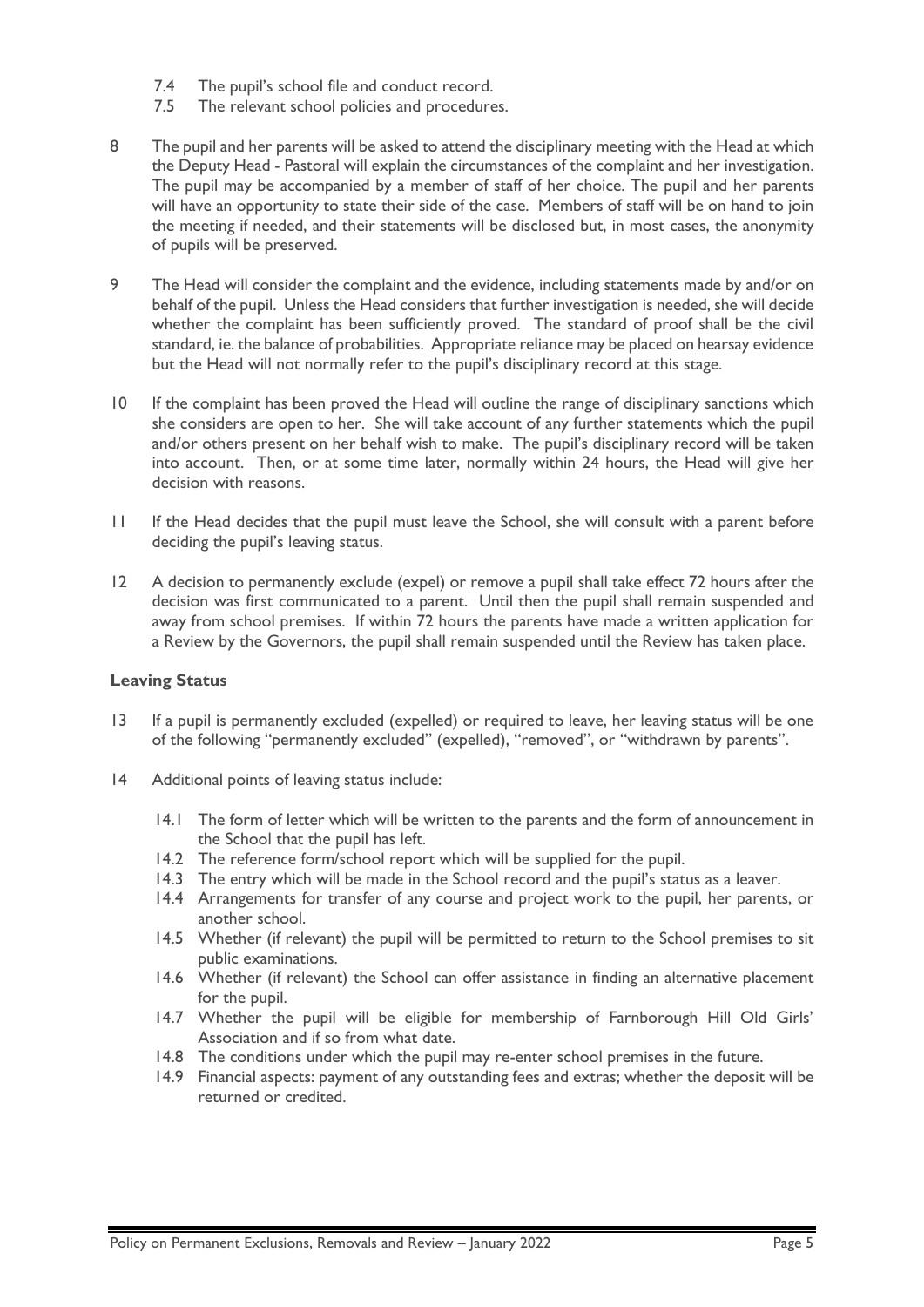## **Governors' Review Procedure**

- 15 Any complaint relating to action taken under the *Exclusion Policy* will be dealt with by the School as an appeal under that procedure rather than under the *Complaints Policy and Procedure*, and a decision made under the *Exclusion Policy* appeal procedure will be final.
- 16 Parents aggrieved at the Head's decision to permanently exclude (expel) or require a pupil to leave, may make a written application for a Governors' Review. The application must be received by the Clerk to the Governors within 72 hours of the decision being notified to a parent.
- 17 In their application parents must state the grounds on which they are asking for a review and the outcome which they seek.
- 18 The Review will be undertaken by a three-member sub-committee of the Board of Governors. The panel members will have no detailed previous knowledge of the case or of the pupil or parents and will not normally include the Chair of Governors. Parents will be notified in advance of the names of the panel members. Fair consideration will be given to any bona fide objection to a particular member of the panel.
- 19 The meeting will take place at the School premises between three and ten working days after the parents' application has been received. A Review will not normally take place during the School holidays, unless this is desirable and all relevant parties can be present. A Review Meeting is a private procedure and all those who are concerned in it are required to keep its proceedings confidential, subject to law.
- 20 Those present at a Review Meeting will normally be:
	- 19.1 Members of the Review Panel and the Clerk to the Governors.
	- 19.2 The Head and any relevant member of staff whom the pupil or her parents have asked should attend and whom the Head considers should attend in order to ensure a fair outcome.
	- 19.3 The pupil together with her parents and, if they wish, up to two members of the School staff who are willing to speak on the pupil's behalf. The parents may be accompanied by a friend or a relation who should not be legally qualified.
- 21 The meeting will be chaired by one member of the Review Panel and will be conducted in a suitable room and in an informal manner. The Clerk will be asked to keep hand-written notes of the main points which arise at the meeting. The meeting will be directed by the Chair of the Review Panel who will conduct it so as to ensure that all those present have a reasonable opportunity of asking questions and making appropriate comment. Everyone is expected to show courtesy, restraint and good manners. The Chair of the Review Panel may at his/her discretion adjourn or terminate the meeting. If the meeting is terminated, the original decision will stand.

The Panel will consider each of the questions raised by the pupil or her parents so far as relevant to:

- 20.1 Whether the facts of the case were sufficiently proved and when the decision was taken to permanently exclude or remove the pupil. The civil standard of proof, namely "the balance of probability" will apply.
- 20.2 Whether the sanction was warranted, that is, whether it was proportionate to the breach of discipline or the other events which are found to have occurred and to the legitimate aims of the School's policy in that respect.
- 20.3 The requirements of natural justice will apply. If for any reason the pupil or her parents are dissatisfied with any aspect of the meeting they must inform the Chair of the Review Panel at the time and ask the Clerk to note their dissatisfaction and the reasons of the Review Panel.